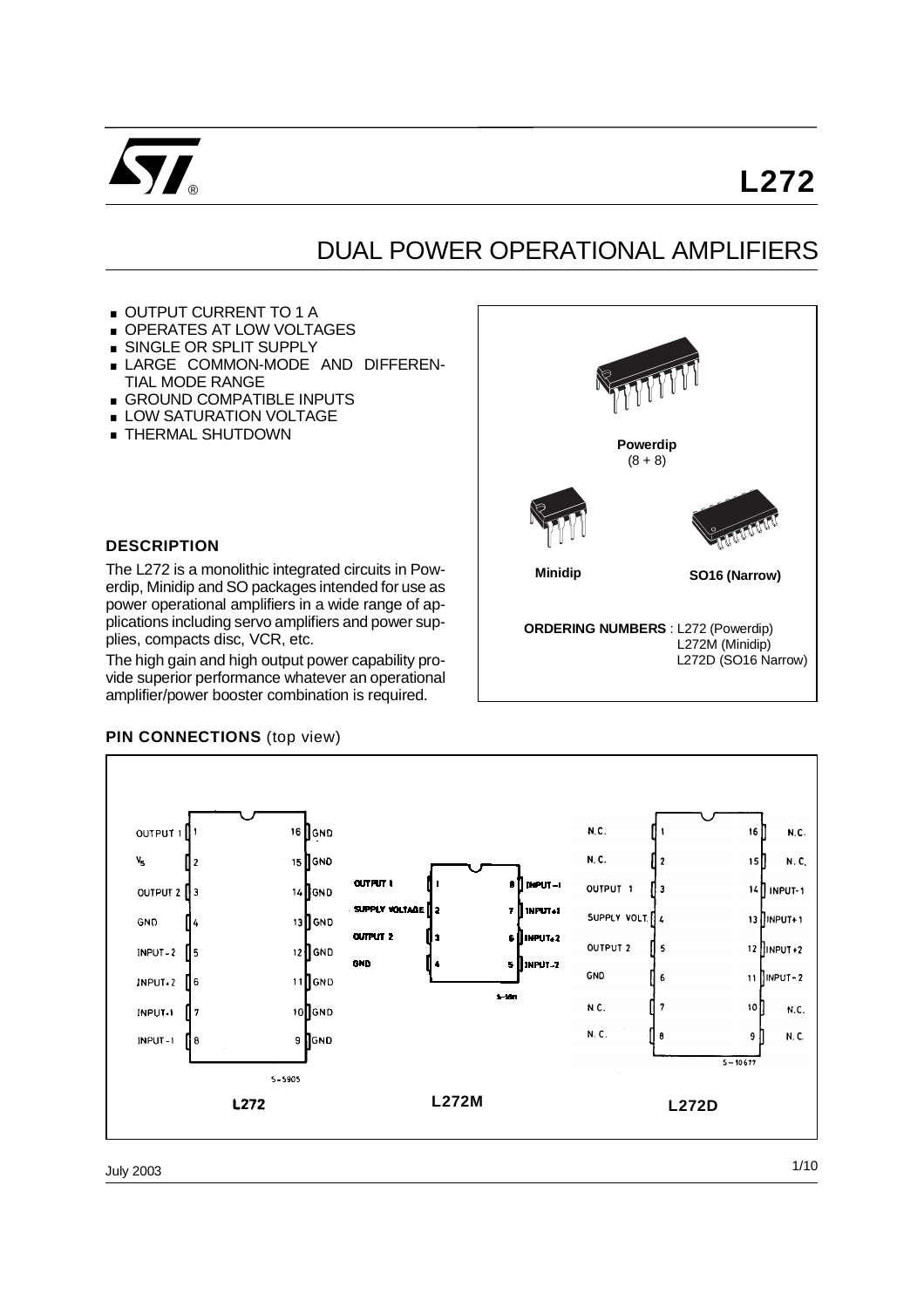### **L272**

### **BLOCK DIAGRAMS**



## **SCHEMATIC DIAGRAM** (one only)



 $\sqrt{27}$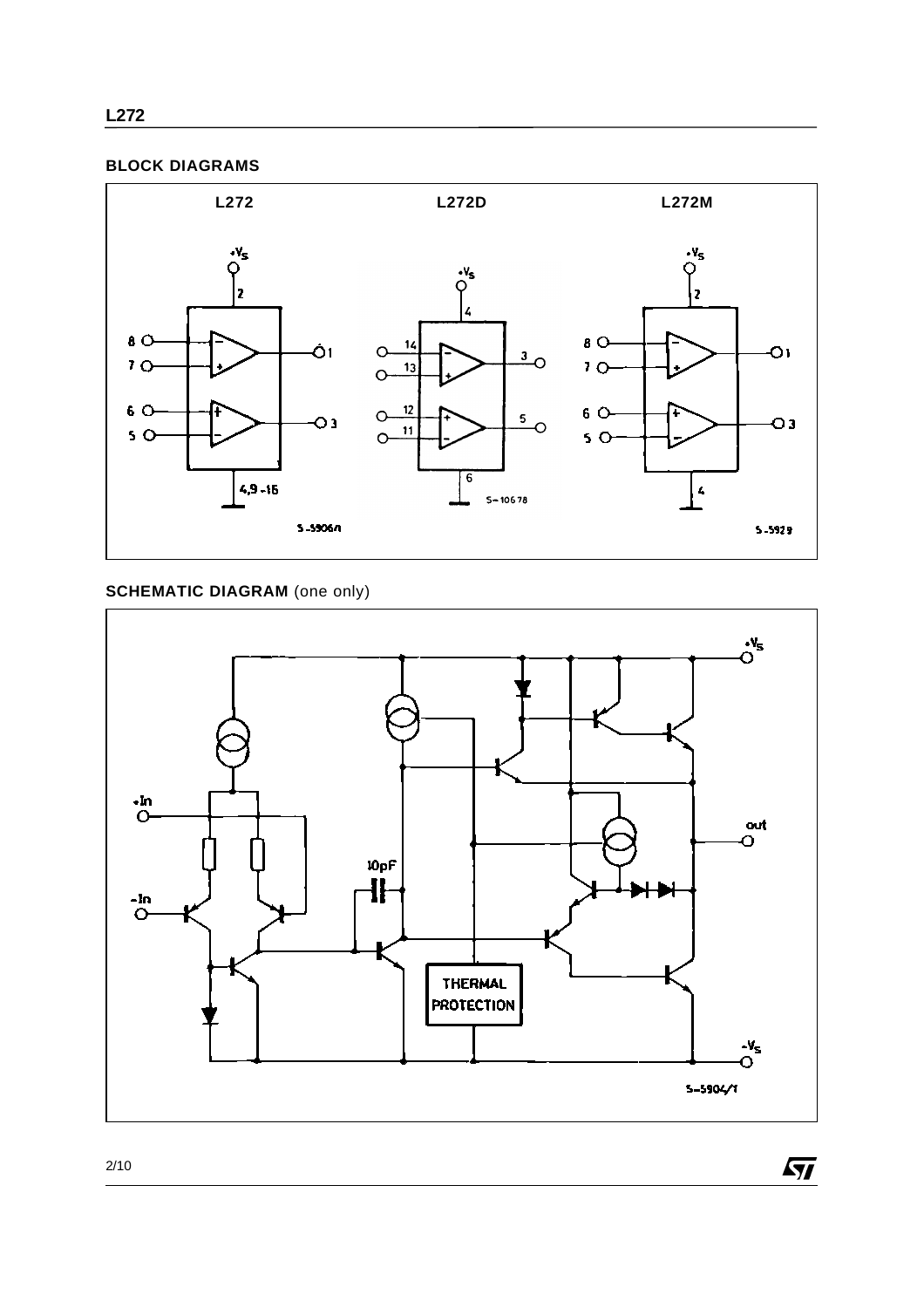#### **ABSOLUTE MAXIMUM RATINGS**

| Symbol                      | <b>Parameter</b>                                                                                                                                   | Value        | Unit        |
|-----------------------------|----------------------------------------------------------------------------------------------------------------------------------------------------|--------------|-------------|
| $V_{\rm s}$                 | Supply Voltage                                                                                                                                     | 28           | V           |
| $V_i$                       | Input Voltage                                                                                                                                      | $V_{\rm s}$  |             |
| $V_i$                       | Differential Input Voltage                                                                                                                         | $\pm V_s$    |             |
| $I_{\rm O}$                 | DC Output Current                                                                                                                                  |              | A           |
| 1 <sub>p</sub>              | Peak Output Current (non repetitive)                                                                                                               | 1.5          | A           |
| $P_{\text{tot}}$            | Power Dissipation at:<br>$T_{amb}$ = 80°C (L272), $T_{amb}$ = 50°C (L272M), $T_{case}$ = 90 °C (L272D)<br>$T_{\text{case}} = 75 \text{ °C}$ (L272) | 1.2<br>5     | W<br>W      |
| $T_{op}$                    | Operating Temperature Range (L272D)                                                                                                                | $-40$ to 85  | $^{\circ}C$ |
| ${\mathsf T}_{\text{stg}},$ | Storage and Junction Temperature                                                                                                                   | $-40$ to 150 | $^{\circ}C$ |

#### **THERMAL DATA**

| <b>Symbol</b>          | <b>Parameter</b>                    |      | Powerdip                 | SO <sub>16</sub>         | <b>Minidip</b>           | Unit           |
|------------------------|-------------------------------------|------|--------------------------|--------------------------|--------------------------|----------------|
| $R_{th}$ j-case        | Thermal Resistance Junction-pins    | Max. | 15                       | $\qquad \qquad$          | $*70$                    | $^{\circ}$ C/W |
| $R_{th\ i\text{-amb}}$ | Thermal Resistance Junction-ambient | Max. | 70                       | $\overline{\phantom{0}}$ | 100                      | $\rm ^{o}$ C/W |
| $R_{th}$ i-alumina     | Thermal Resistance Junction-alumina | Max. | $\overline{\phantom{m}}$ | ** 50                    | $\overline{\phantom{m}}$ | $\rm{^o}$ C/W  |

\* Thermal resistance junction-pin 4

\*\* Thermal resistance junctions-pins with the chip soldered on the middle of an alumina supporting substrate measuring 15x 20mm; 0.65mm thickness and infinite heatsink.

## **ELECTRICAL CHARACTERISTICS** ( $V_s = 24V$ ,  $T_{amb} = 25^{\circ}$ C unless otherwise specified)

| Symbol                    | <b>Parameter</b>                                | <b>Test Conditions</b>                                                                             | Min. | Typ.           | Max.     | <b>Unit</b>   |
|---------------------------|-------------------------------------------------|----------------------------------------------------------------------------------------------------|------|----------------|----------|---------------|
| $V_{\rm s}$               | Supply Voltage                                  |                                                                                                    | 4    |                | 28       | V             |
| $I_{\rm s}$               | Quiescent Drain Current                         | $V_O = \frac{V_S}{2}$<br>$V_s = 24V$<br>$V_s = 12V$                                                |      | 8<br>7.5       | 12<br>11 | mA<br>mA      |
| $\mathsf{I}_{\mathsf{h}}$ | Input Bias Current                              |                                                                                                    |      | 0.3            | 2.5      | μA            |
| $V_{os}$                  | Input Offset Voltage                            |                                                                                                    |      | 15             | 60       | mV            |
| $I_{OS}$                  | Input Offset Current                            |                                                                                                    |      | 50             | 250      | nA            |
| <b>SR</b>                 | <b>Slew Rate</b>                                |                                                                                                    |      | 1              |          | $V/\mu s$     |
| B                         | Gain-bandwidth Product                          |                                                                                                    |      | 350            |          | <b>kHz</b>    |
| $R_i$                     | Input Resistance                                |                                                                                                    | 500  |                |          | $k\Omega$     |
| $G_v$                     | O. L. Voltage Gain                              | $f = 100$ Hz<br>$f = 1kHz$                                                                         | 60   | 70<br>50       |          | dB<br>dB      |
| e <sub>N</sub>            | Input Noise Voltage                             | $B = 20kHz$                                                                                        |      | 10             |          | μV            |
| I <sub>N</sub>            | Input Noise Current                             | $B = 20kHz$                                                                                        |      | 200            |          | рA            |
| <b>CRR</b>                | Common Mode Rejection                           | $f = 1kHz$                                                                                         | 60   | 75             |          | dB            |
| <b>SVR</b>                | Supply Voltage Rejection                        | f = 100Hz, $R_G$ = 10k $\Omega$ , $V_R$ = 0.5V<br>$V_s = 24V$<br>$V_s = \pm 12V$<br>$V_s = \pm 6V$ | 54   | 70<br>62<br>56 |          | dB            |
| $V_{o}$                   | Output Voltage Swing                            | $I_p = 0.1A$<br>$I_n = 0.5A$                                                                       | 21   | 23<br>22.5     |          | V<br>$\vee$   |
| $C_{\rm s}$               | <b>Channel Separation</b>                       | f = 1 kHz; $R_L = 10\Omega$ , $G_v = 30dB$<br>$V_s = 24V$<br>$V_s = \pm 6V$                        |      | 60<br>60       |          | dB            |
| d                         | <b>Distortion</b>                               | f = 1kHz, $G_v$ = 3 dB, $V_s$ = 24V, $R_1 = \infty$                                                |      | 0.5            |          | $\frac{0}{0}$ |
| $T_{sd}$                  | <b>Thermal Shutdown Junction</b><br>Temperature |                                                                                                    |      | 145            |          | $^{\circ}C$   |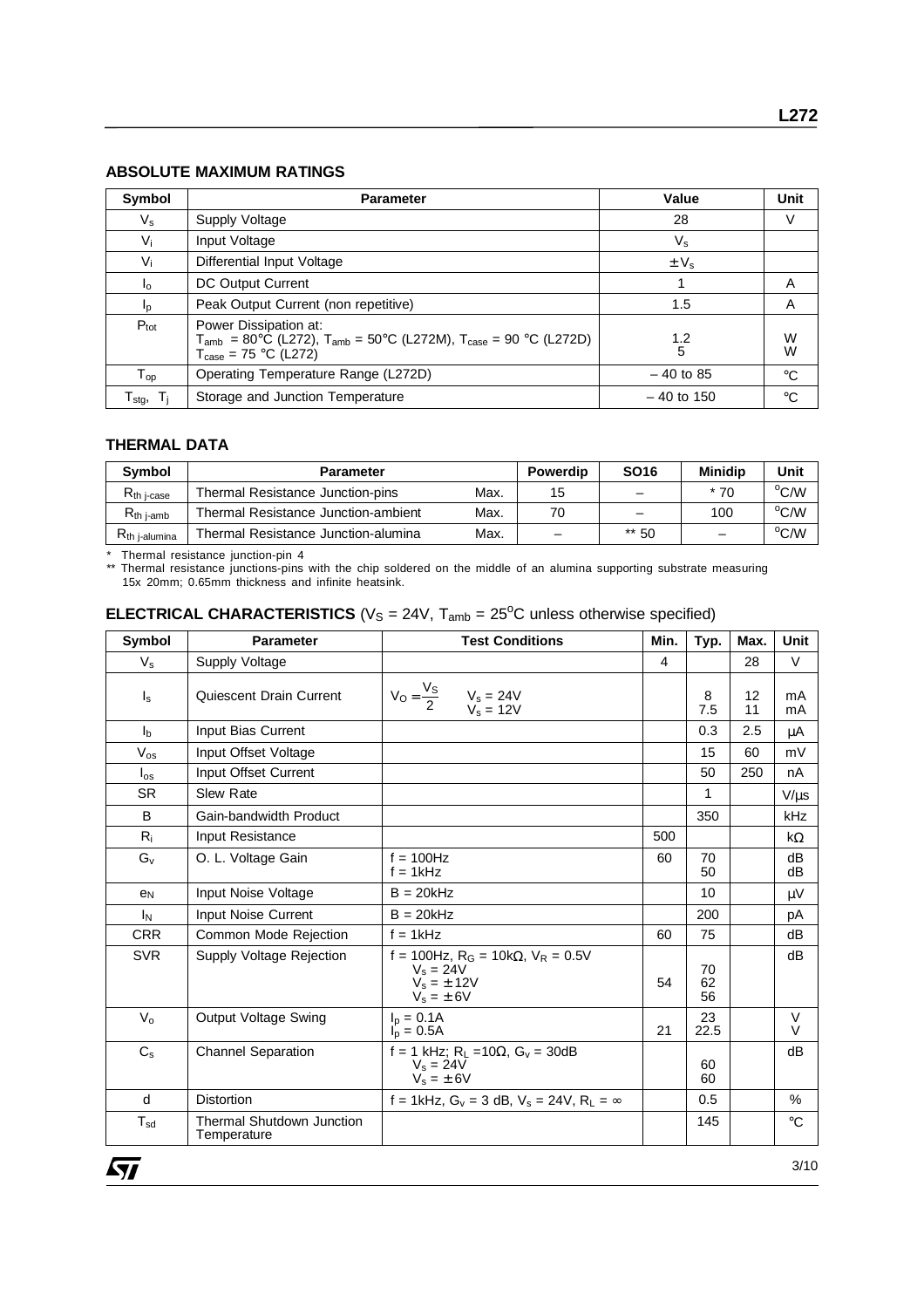Supply Voltage  $6 - 6118$  $I_D$  $(mA)$  $\bullet$  $\overline{7}$  $\boldsymbol{6}$  $V_{S}(V)$  $\pmb{\zeta}$  $\bullet$  $12$  $16$ 20  $\overline{24}$ 

**Figure 1** : Quiescent Current versus



**Figure 5:** Output Voltage Swing versus Load Current



**Figure 2** : Quiescent Drain Current versus **Temperature** 



**Figure 3** : Open Loop Voltage Gain **Figure 4** : Output Voltage Swing versus Load Current



**Figure 6 :** Supply Voltage Rejection versus **Frequency** 

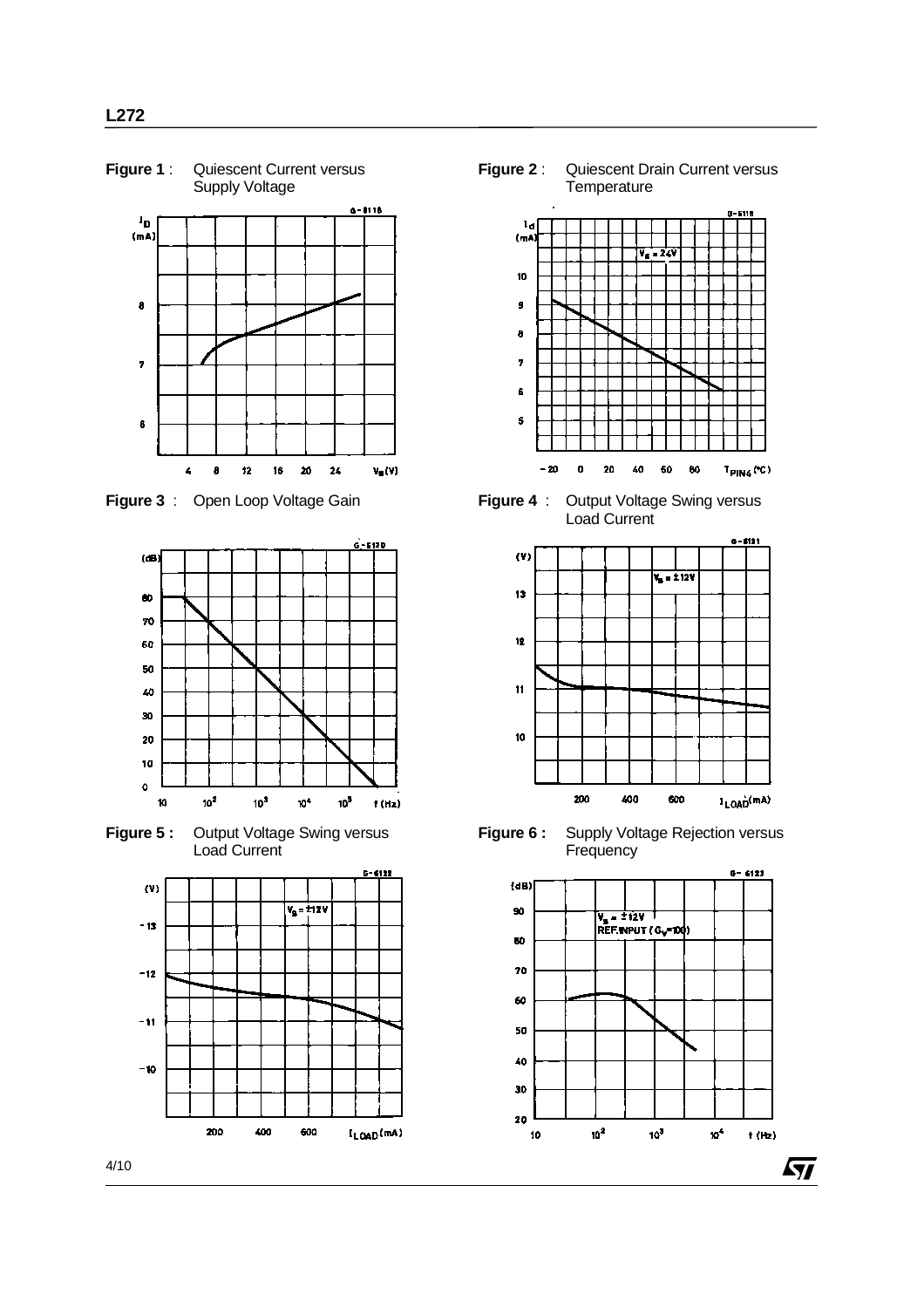

#### **Figure 7 :** Channel Separation versus **Frequency**

#### **APPLICATION SUGGESTION**

**NOTE** 

In order to avoid possible instability occuring into final stage the usual suggestions for the linear power stages are useful, as for instance :

**Figure 8 :** Common Mode Rejection versus Frequency



- layout accuracy ;
- a 100nF capacitor corrected between supply pins and ground ;
- boucherot cell (0.1 to 0.2  $\mu$ F + 1  $\Omega$  series) between









#### **Figure 11 :** Capstan Motor Control in Video Recorders

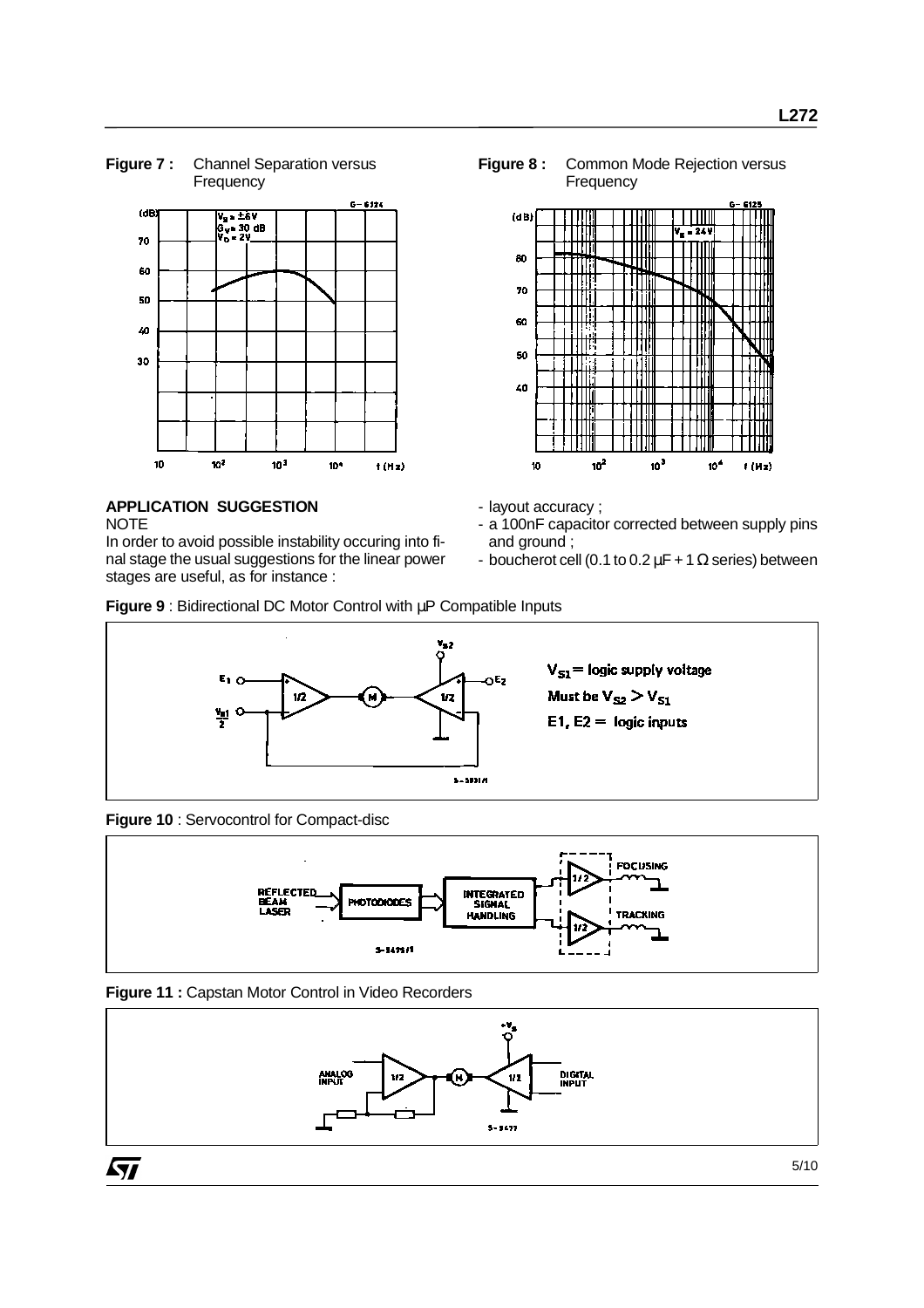



**Note** : The input voltage level is compatible with L291 (5-BIT D/A converter).

**Figure 13** : Bidirectional Speed Control of DC Motors.

For circuit stability ensure that  $R_X > \frac{2R3 \cdot R1}{R_M}$  where  $R_M$  = internal resistance of motor.

The voltage available at the terminals of the motor is V<sub>M</sub> = 2 (V<sub>i</sub> ·  $\frac{V_s}{2}$ ) +  $|R_o|$  · I<sub>M</sub> where  $|R_o| = \frac{2R \cdot R1}{R_x}$ and  $I_M$  is the motor current.

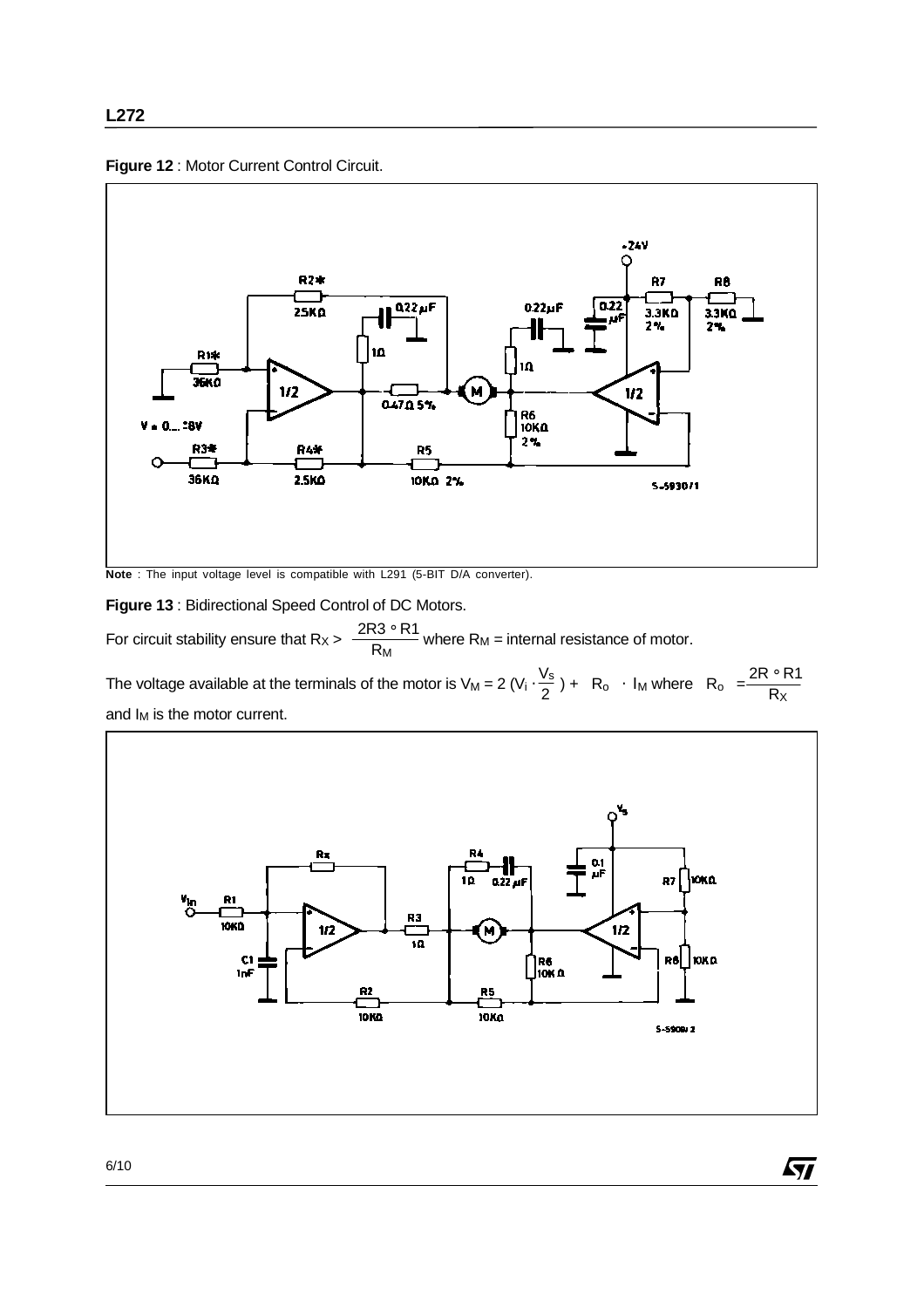| DIM.           |      | mm    |      | inch  |       |       |
|----------------|------|-------|------|-------|-------|-------|
|                | MIN. | TYP.  | MAX. | MIN.  | TYP.  | MAX.  |
| a1             | 0.51 |       |      | 0.020 |       |       |
| в              | 0.85 |       | 1.40 | 0.033 |       | 0.055 |
| b              |      | 0.50  |      |       | 0.020 |       |
| b <sub>1</sub> | 0.38 |       | 0.50 | 0.015 |       | 0.020 |
| D              |      |       | 20.0 |       |       | 0.787 |
| E              |      | 8.80  |      |       | 0.346 |       |
| e              |      | 2.54  |      |       | 0.100 |       |
| e3             |      | 17.78 |      |       | 0.700 |       |
| F              |      |       | 7.10 |       |       | 0.280 |
| T              |      |       | 5.10 |       |       | 0.201 |
| L              |      | 3.30  |      |       | 0.130 |       |
| Ζ              |      |       | 1.27 |       |       | 0.050 |





 $\sqrt{M}$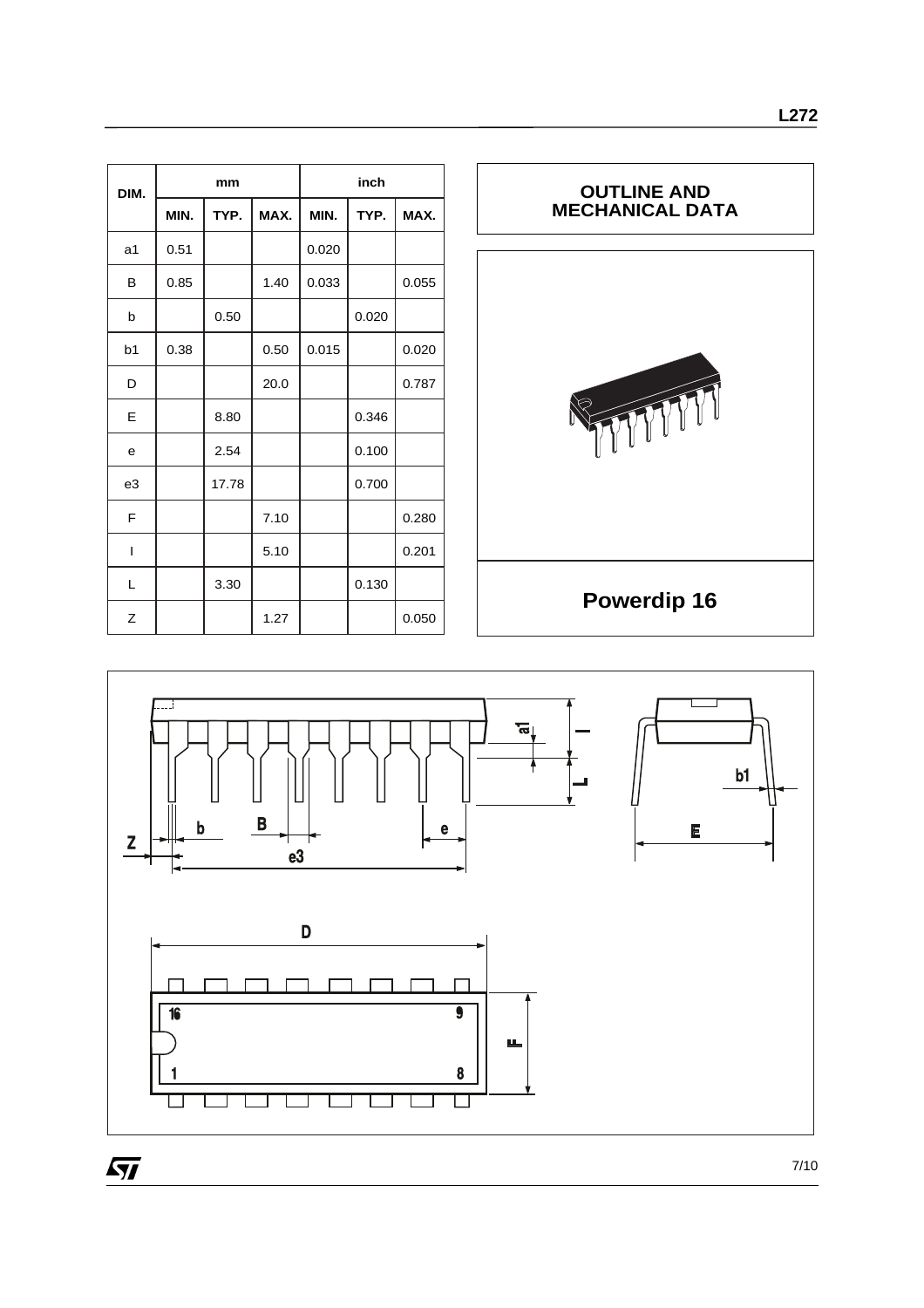**L272**

| DIM.           |       | mm   |       | inch  |       |       |
|----------------|-------|------|-------|-------|-------|-------|
|                | MIN.  | TYP. | MAX.  | MIN.  | TYP.  | MAX.  |
| A              |       | 3.32 |       |       | 0.131 |       |
| a1             | 0.51  |      |       | 0.020 |       |       |
| в              | 1.15  |      | 1.65  | 0.045 |       | 0.065 |
| b              | 0.356 |      | 0.55  | 0.014 |       | 0.022 |
| b <sub>1</sub> | 0.204 |      | 0.304 | 0.008 |       | 0.012 |
| D              |       |      | 10.92 |       |       | 0.430 |
| E              | 7.95  |      | 9.75  | 0.313 |       | 0.384 |
| e              |       | 2.54 |       |       | 0.100 |       |
| e3             |       | 7.62 |       |       | 0.300 |       |
| e4             |       | 7.62 |       |       | 0.300 |       |
| F              |       |      | 6.6   |       |       | 0.260 |
| I              |       |      | 5.08  |       |       | 0.200 |
| L              | 3.18  |      | 3.81  | 0.125 |       | 0.150 |
| Z              |       |      | 1.52  |       |       | 0.060 |



 $\sqrt{27}$ 

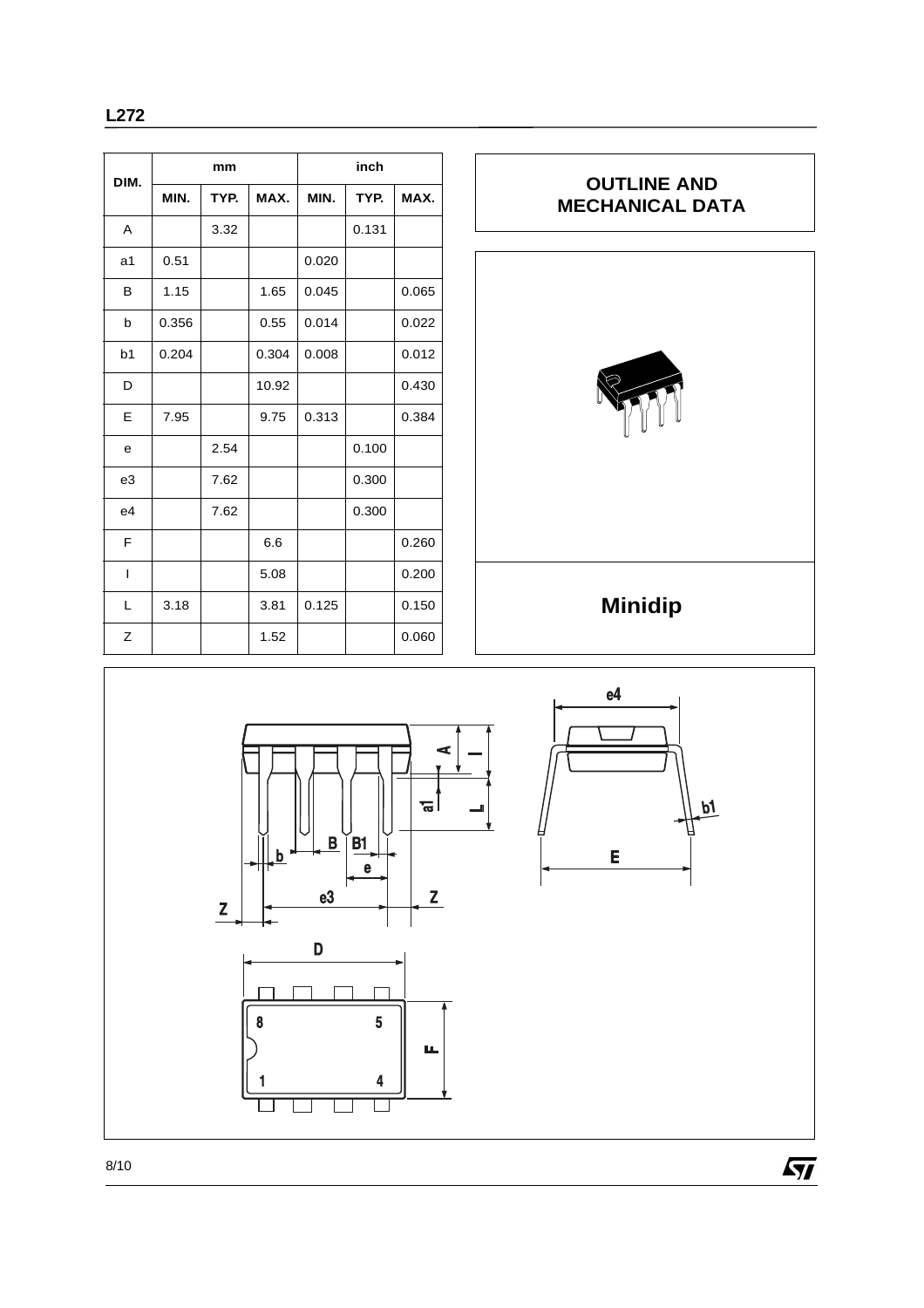| DIM.           |             | mm   |      |            | inch  |       |
|----------------|-------------|------|------|------------|-------|-------|
|                | MIN.        | TYP. | MAX. | MIN.       | TYP.  | MAX.  |
| A              |             |      | 1.75 |            |       | 0.069 |
| a1             | 0.1         |      | 0.25 | 0.004      |       | 0.009 |
| a2             |             |      | 1.6  |            |       | 0.063 |
| b              | 0.35        |      | 0.46 | 0.014      |       | 0.018 |
| b1             | 0.19        |      | 0.25 | 0.007      |       | 0.010 |
| C              |             | 0.5  |      |            | 0.020 |       |
| c <sub>1</sub> |             |      |      | 45° (typ.) |       |       |
| D(1)           | 9.8         |      | 10   | 0.386      |       | 0.394 |
| E              | 5.8         |      | 6.2  | 0.228      |       | 0.244 |
| e              |             | 1.27 |      |            | 0.050 |       |
| e3             |             | 8.89 |      |            | 0.350 |       |
| F(1)           | 3.8         |      | 4    | 0.150      |       | 0.157 |
| G              | 4.6         |      | 5.3  | 0.181      |       | 0.209 |
| L              | 0.4         |      | 1.27 | 0.016      |       | 0.050 |
| M              |             |      | 0.62 |            |       | 0.024 |
| S              | $8°$ (max.) |      |      |            |       |       |



(1) D and F do not include mold flash or protrusions. Mold flash or potrusions shall not exceed 0.15mm (.006inch).



**L272**